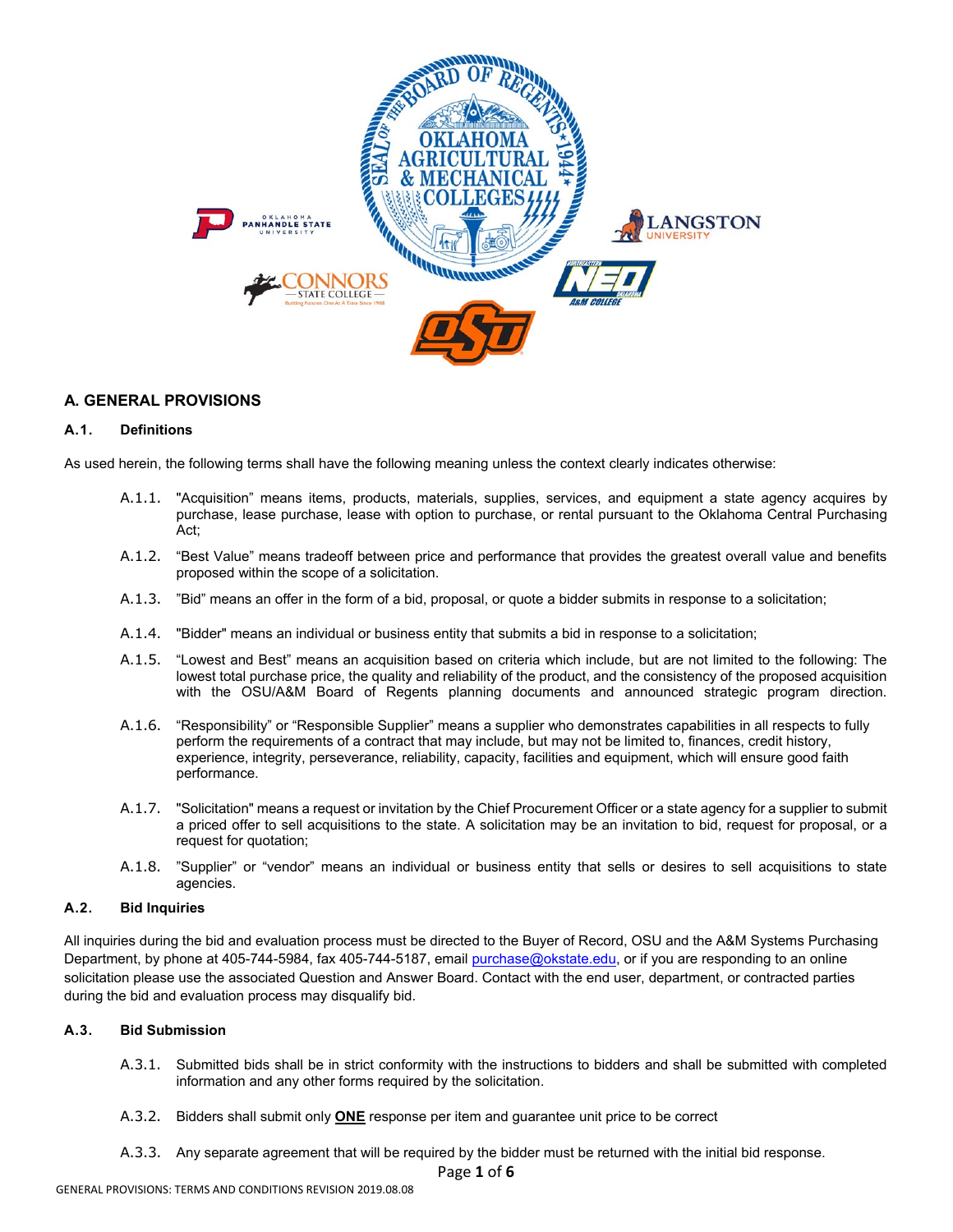#### **A.4. Solicitation Amendments**

- A.4.1. No oral statement of any person shall modify or otherwise affect the terms, conditions, or specifications stated in the solicitation. All amendments to the solicitation shall be made in writing by the Purchasing Department.
- A.4.2. It is the Bidder's responsibility to check the public website and your registered SciQuest supplier portal frequently for any possible amendments that may be issued. The OSU and A&M System is not responsible for a bidder's failure to download and complete any amendment documents required to complete a solicitation.

## **A.5. Bid Change**

If the bidder needs to change a bid prior to the solicitation response due date, a new bid shall be submitted to the Purchasing Department with the following statement "This bid supersedes the bid previously submitted" in a single envelope, package, or container and shall be sealed, unless otherwise detailed in the solicitation. The name and address of the bidder shall be inserted in the upper left corner of the single envelope, package, or container. SOLICITATION NUMBER AND SOLICITATION RESPONSE DUE DATE AND TIME MUST APPEAR ON THE FACE OF THE SINGLE ENVELOPE, PACKAGE, OR CONTAINER.

#### **A.6. Certification Regarding Debarment, Suspension, and Other Responsibility Matters**

By submitting a response to this solicitation:

- A.6.1. The prospective primary participant and any subcontractor certifies to the best of their knowledge and belief, that they and their principals or participants:
	- A.6.1.1. Are not presently debarred, suspended, proposed for debarment, declared ineligible, or voluntarily excluded by any Federal, State or local department or agency;
	- A.6.1.2. Have not within a three-year period preceding this proposal been convicted of or pled guilty or had a civil judgment rendered against them for commission of fraud or a criminal offense in connection with obtaining, attempting to obtain, or performing a public (Federal, State or local) contract; or for violation of Federal or State antitrust statutes or commission of embezzlement, theft, forgery, bribery, falsification or destruction of records, making false statements, or receiving stolen property;
	- A.6.1.3. Are not presently indicted for or otherwise criminally or civilly charged by a governmental entity (Federal, State, or local) with commission of any of the offenses enumerated in paragraph A.6.1.2. of this certification; and
	- A.6.1.4. Have not within a three-year period preceding this application/proposal had one or more public (Federal, State, or local) contracts terminated for cause or default.
- A.6.2. Where the prospective primary participant is unable to certify to any of the statements in this certification, such prospective participant shall attach an explanation to its solicitation response.
- A.6.3. The OSU and A&M Systems reserves the right to conduct our own independent investigations into your company through whatever means are deemed necessary to determine responsibility.

#### **A.7. Bid Opening**

- A.7.1. Sealed bids related to Title 61 of the Oklahoma Statutes will be opened by the Oklahoma State University Purchasing Department at the office of the Chief Procurement Officer or designee, 1224 N Boomer Rd, Stillwater, OK 74078 (unless otherwise specified), at the time and date shown on this bid.
- A.7.2. When a public bid opening is requested for sealed bids other than that of Title 61 of the Oklahoma Statutes, the opening will be held at a predetermined location, and only the responding bidder(s) names will be disclosed.

#### **A.8. Open Bid / Open Record**

Pursuant to the Oklahoma Open Records Act, a public bid opening does not make the bid(s) immediately accessible to the public. The procurement or contracting agency shall keep the bid(s) confidential, and provide prompt and reasonable access to the records only after a contract is awarded or the solicitation is cancelled. This practice protects the integrity of the competitive bid process and prevents excessive disruption to the procurement process. The interest of achieving the best value for Oklahoma State University and the A&M System outweigh the interest of vendors immediately knowing the contents of competitor's bids. [51 O.S. § 24A.5(5) and 24A.10]

Additionally, financial or proprietary information submitted by a bidder may be designated by the Chief Procurement Officer as confidential and the procurement entity may reject all requests to disclose information designated as confidential pursuant to 62 O.S. § 34.11.1(H)(2) and 74 O.S. § 85.10. Bidders claiming any portion of their bid as proprietary or confidential must specifically identify what documents or portions of documents they consider confidential and identify applicable law supporting their claim of confidentiality. It is suggested that the confidential sections be identified in the bid document and those items submitted under separate cover. The Chief Procurement Officer shall make the final decision as to whether the documentation or information is confidential. Otherwise, documents and information a bidder submits as part of or in connection with a bid are public records and subject to disclosure after contract award or the solicitation is cancelled.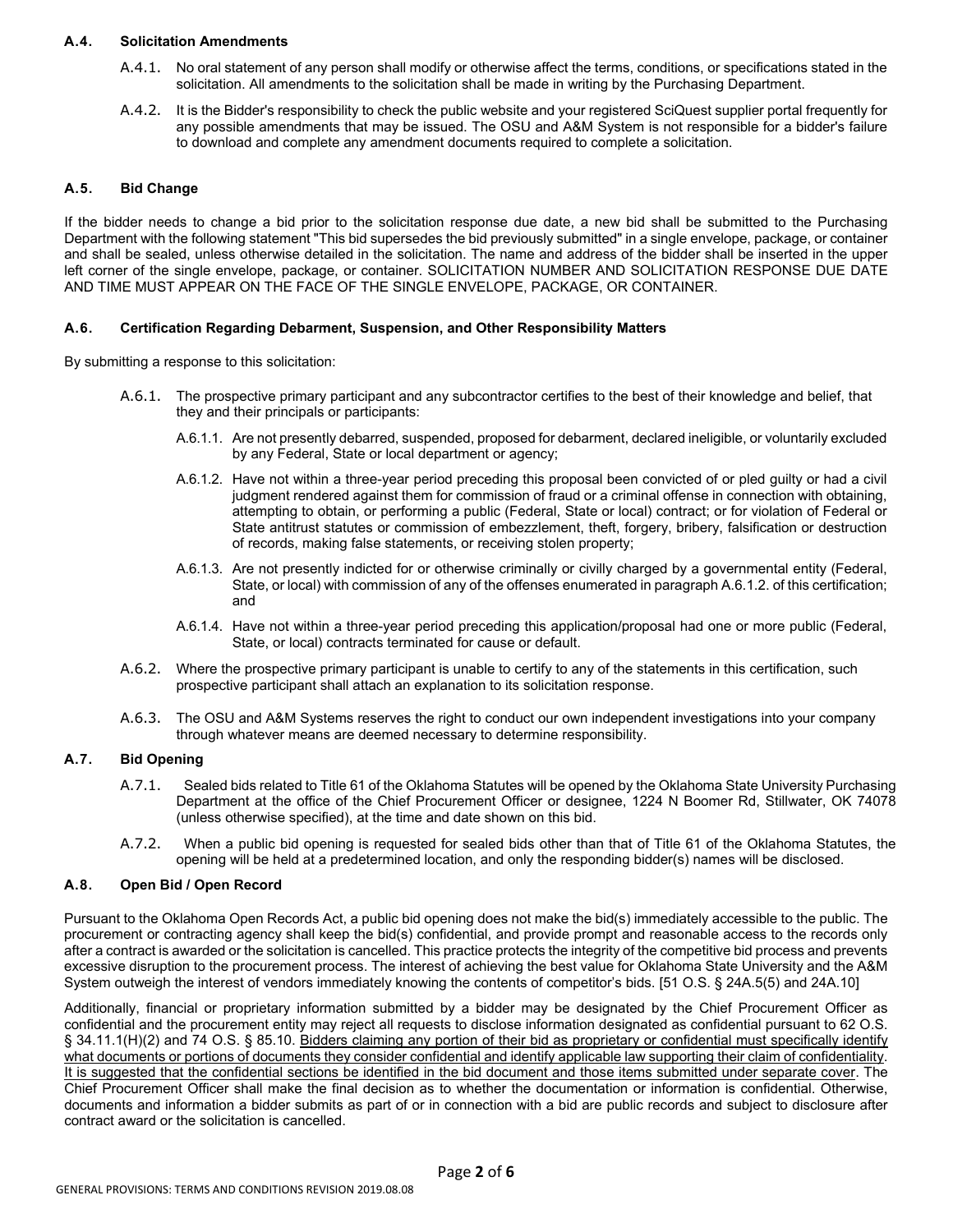# **A.9. Late Bids**

Bids received by the Purchasing Department after the response due date and time shall be deemed non-responsive and shall NOT be considered for any resultant award.

#### **A.10. Legal Contract**

- A.10.1. Submitted bids are rendered as a legal offer and any bid, when accepted by the OSU and A&M System Procurement Office, shall constitute a contract.
- A.10.2. The Contract resulting from this solicitation may consist of the following documents in order of preference:

A.10.2.1.Purchase order, as amended by Change Order (if applicable);

- A.10.2.2.Solicitation, as amended (if applicable); and
- A.10.2.3.Successful bid (including required certifications), to the extent the bid does not conflict with the requirements of the solicitation or applicable law.
- A.10.3. Any contract(s) awarded pursuant to the solicitation shall be legibly written or typed.
- A.10.4. Oklahoma law requires each bidder submitting a response to an agency of the State of Oklahoma for goods or services to furnish a signed statement of non-collusion, therefore this bid is INVALID if not signed. This requirement may be satisfied by electronic signature or acknowledgement as permitted by the Chief Procurement Officer.

#### **A.11. Pricing**

- A.11.1. Bids shall remain firm for a minimum of one hundred eighty days (180) days from the solicitation closing date.
- A.11.2. Bidders guarantee unit prices to be correct.

#### **A.12 Manufacturers' Name and Approved Equivalents**

Unless otherwise specified in the solicitation, manufacturers' names, brand names, information and/or catalog numbers listed in a specification are for information and not intended to limit competition. Bidder may offer any brand for which they are an authorized representative, and which meets or exceeds the specification for any item(s). However, if bids are based on equivalent products, indicate on the bid form the manufacturer's name and number. Bidder shall submit sketches, descriptive literature, and/or complete specifications with their bid. Reference to literature submitted with a previous bid will not satisfy this provision. The bidder shall also explain in detail the reason(s) why the proposed equivalent will meet the specifications and not be considered an exception thereto. Bids that do not comply with these requirements are subject to rejection.

#### **A.13. Clarification of Solicitation**

- A.13.1. Clarification pertaining to the contents of this solicitation shall be directed in writing to the Purchasing Department and the Buyer as specified in the solicitation, and must be prior to the closing date of the solicitation.
- A.13.2. If a bidder fails to notify the Buyer of an error, ambiguity, conflict, discrepancy, omission or other error in the SOLICITATION, known to the bidder, or that reasonably should have been known by the bidder, the bidder shall submit a bid at its own risk; and if awarded the contract, the bidder shall not be entitled to additional compensation, relief, or time, by reason of the error or its later correction. If a bidder takes exception to any requirement or specification contained in the SOLICITATION, these exceptions must be clearly and prominently stated in their response.
- A.13.3. Bidders who believe proposal requirements or specifications are unnecessarily restrictive or limit competition may submit a written request for administrative review to the Buyer listed on the solicitation. This request must be made prior to the closing date of the solicitation.

#### **A.14 Negotiations**

A.14.1. When the solicitation evaluation criteria is Best Value, the OSU/A&M Chief Procurement Officer reserves the right to negotiate with one, selected, all or none of the vendors responding to this solicitation to obtain the best value for the OSU/A&M Universities. Negotiations could entail discussions on products, services, pricing, contract terminology or any other issue that will mitigate risk. All issues will be considered negotiable and not artificially constrained by internal corporate policies. Negotiation may be with one or more vendors, for any and all items in the bidder's proposal.

#### **A.15. Rejection of Bid**

The Chief Procurement Officer reserves the right to reject any bids that do not comply with the requirements and specifications of the solicitation. A bid may also be rejected when the bidder imposes terms or conditions that would modify requirements of the solicitation or limit the bidder's liability.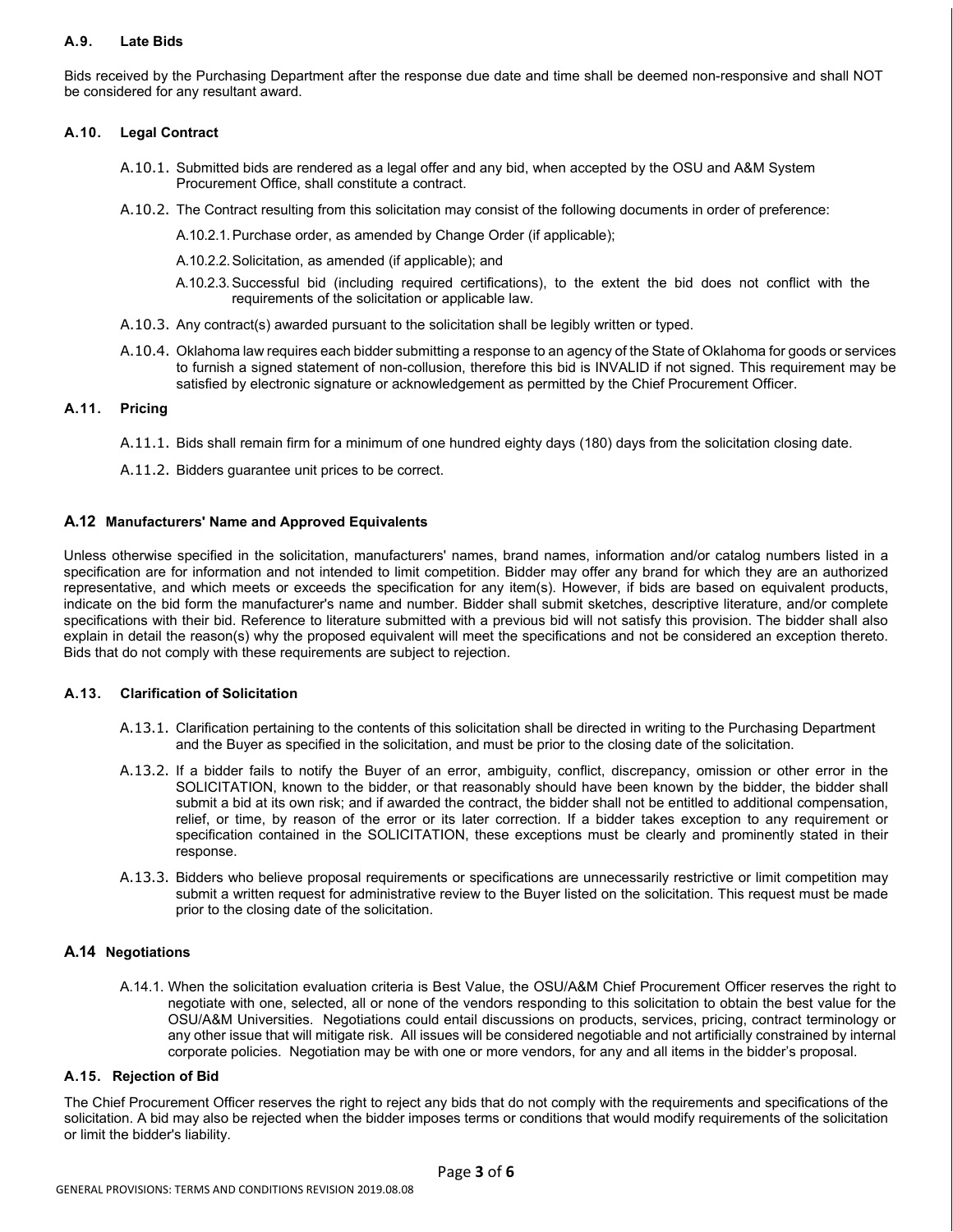## **A.16. Award of Contract**

- A.16.1. The Chief Procurement Officer may award the Contract to more than one bidder by awarding the Contract(s) by item or groups of items, or may award the Contract on an ALL OR NONE basis, whichever is deemed by the Chief Procurement Officer to be in the best interest of The OSU and A&M Systems.
- A.16.2. Contract awards will be made to the best value bidder(s) unless the solicitation specifies that lowest and best criteria is being used.
- A.16.3. In order to receive an award or payments from the OSU and the A&M Systems, suppliers must be registered. The vendor registration process can be completed electronically through the OSU and A&M Systems Purchasing website at the following link: [http://purchasing.okstate.edu](http://purchasing.okstate.edu/)

#### **A.17. Contract Modification**

- A.17.1. The Contract is issued under the authority of the Board of Regents for the Oklahoma Agricultural and Mechanical Colleges as delegated to the Chief Procurement Officer who signs the Contract. The Contract may be modified only through a written Contract Modification, signed by the Chief Procurement Officer.
- A.17.2. Any change to the Contract, including but not limited to the addition of work or materials, the revision of payment terms, or the substitution of work or materials, directed by a person who is not specifically authorized by the Purchasing Department in writing, or made unilaterally by the supplier, is a breach of the Contract. Unless otherwise specified by applicable law or rules, such changes, including unauthorized written Contract Modifications, shall be void and without effect, and the supplier shall not be entitled to any claim under this Contract based on those changes. No oral statement of any person shall modify or otherwise affect the terms, conditions, or specifications stated in the resultant Contract.

#### **A.18. Delivery, Inspection and Acceptance**

- A.18.1. Unless otherwise specified in the solicitation or awarding documents, all deliveries shall be F.O.B. Destination. The bidder(s) awarded the Contract shall prepay all packaging, handling, shipping and delivery charges and firm prices quoted in the bid shall include all such charges. All products and/or services to be delivered pursuant to the Contract shall be subject to final inspection and acceptance by the requesting department at destination. "Destination" shall mean delivered to the receiving dock or other point specified in the purchase order. OSU and the A&M Systems assume no responsibility for goods until accepted by the requesting department at the receiving point in good condition. Title and risk of loss or damage to all items shall be the responsibility of the supplier until accepted by the receiving agency. The supplier(s) awarded the Contract shall be responsible for filing, processing, and collecting any and all damage claims accruing prior to acceptance.
- A.18.2. Supplier(s) awarded the Contract shall be required to deliver products and services as bid on or before the required date. Deviations, substitutions or changes in products and services shall not be made unless expressly authorized in writing by the Purchasing Department.

#### **A.19. Invoicing and Payment**

- A.19.1. Pursuant to 74 O.S. §85.44B, invoices will be paid in arrears after products have been delivered or services provided.
- A.19.2. Payment terms are Net 30 after receipt of goods or services and invoice.
- A.19.3. The System reserves the right to short pay invoices that include miscellaneous fees not included in the suppliers' quote, proposal, or contract with the System.

#### **A.20. Tax Exemption**

OSU and A&M acquisitions are exempt from sales taxes and federal excise taxes. Bidders shall not include these taxes in price quotes.

#### **A.21. Audit and Records Clause**

- A.21.1. As used in this clause, "records" includes books, documents, accounting procedures and practices, and other data, regardless of type and regardless of whether such items are in written form, in the form of computer data, or in any other form. In accepting any Contract with OSU and the A&M Systems, the successful bidder(s) agree any pertinent State or Federal agency will have the right to examine and audit all records relevant to execution and performance of the resultant Contract.
- A.21.2. The successful bidder(s) awarded the Contract(s) is required to retain records relative to the Contract for the duration of the Contract and for a period of seven (7) years following completion and/or termination of the Contract. If an audit, litigation, or other action involving such records is started before the end of the seven (7) year period, the records are required to be maintained for two (2) years from the date that all issues arising out of the action are resolved, or until the end of the seven (7) year retention period, whichever is later.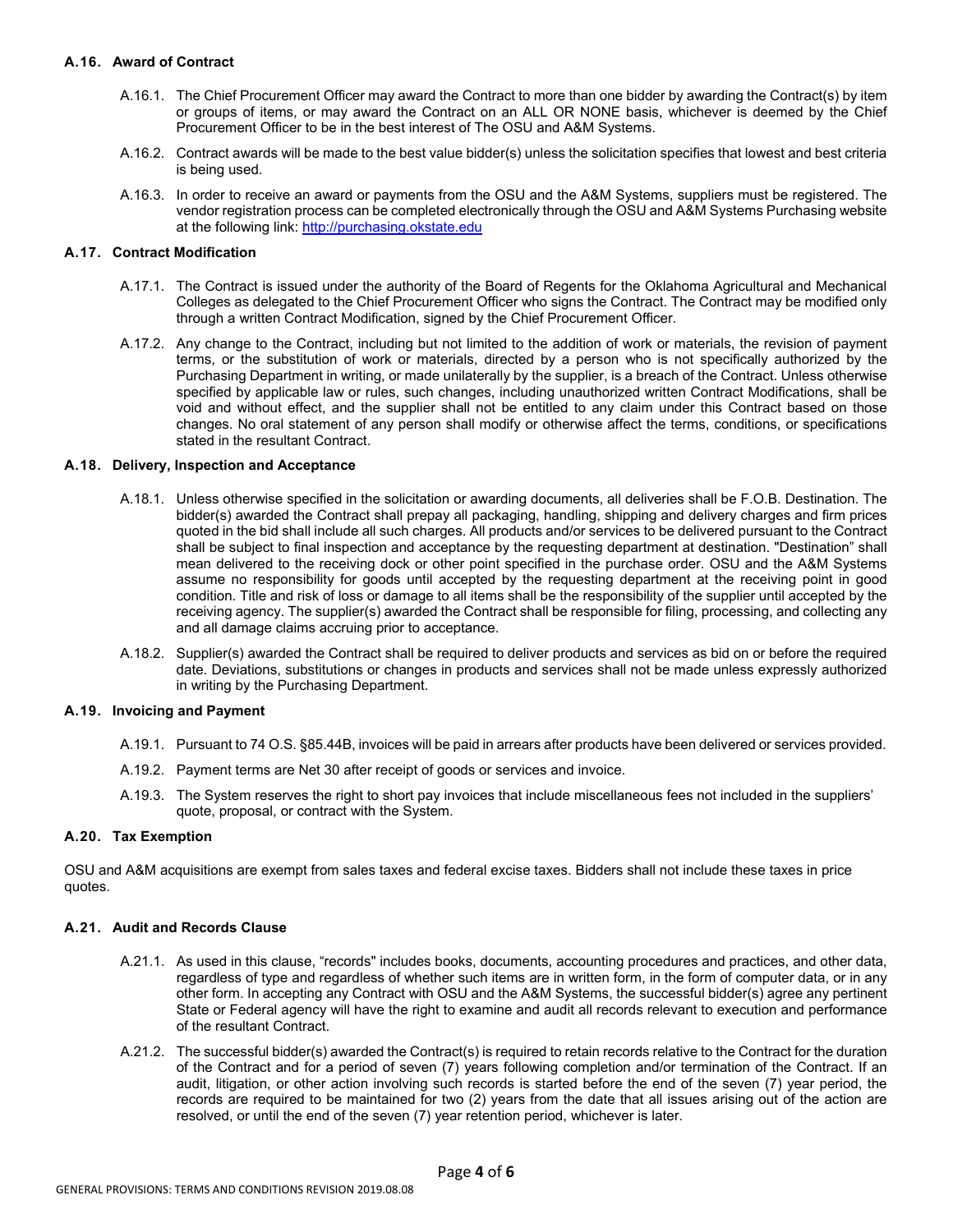## **A.22. Non-Appropriation Clause**

The terms of any Contract resulting from this solicitation and any Purchase Order issued for multiple years under the Contract are contingent upon sufficient appropriations being made. Notwithstanding any language to the contrary in the solicitation, purchase order, or any other Contract document, the department may terminate its obligations under the contract if sufficient appropriations are not made by the Board of Regents for the Oklahoma Agricultural and Mechanical Colleges, Legislature or other appropriate governing entity to pay amounts due for multiple year agreements. The Requesting (procuring) department's decisions as to whether sufficient appropriations are available shall be accepted by the supplier and shall be final and binding.

# **A.23. Choice of Law**

Any claims, disputes, or litigation relating to the solicitation, or the execution, interpretation, performance, or enforcement of the Contract shall be governed by the laws of the State of Oklahoma.

# **A.24. Choice of Venue**

Venue for any action, claim, dispute or litigation relating in any way to the Contract shall be in Payne County, Oklahoma or other as designated by the OSU and A&M Systems.

# **A.25. Termination for Cause**

- A.25.1. The supplier may terminate the Contract for default or other just cause with a minimum 30-day written request and upon written approval from the Purchasing Department. OSU and the A&M Systems may terminate the Contract for default or any other just cause upon a 30-day written notification to the supplier.
- A.25.2. OSU and the A&M Systems may terminate the Contract immediately, without a 30-day written notice to the supplier, when violations are found to be an impediment to the function of a department and detrimental to its cause, when conditions preclude the 30-day notice, or when the Chief Procurement Officer determines that an administrative error occurred prior to Contract performance.
- A.25.3. If the Contract is terminated, OSU and the A&M Systems shall be liable only for payment for products and/or services delivered and accepted.

#### **A.26. Termination for Convenience**

- A.26.1. OSU and the A&M Systems may terminate the Contract, in whole or in part, for convenience if the Chief Procurement Officer determines that termination is in the OSU and the A&M Systems' best interest. The Chief Procurement Officer shall terminate the Contract by delivering to the supplier a Notice of Termination for Convenience specifying the terms and effective date of Contract termination. The Contract termination date shall be a minimum of 60 days from the date the Notice of Termination for Convenience is issued by the Chief Procurement Officer.
- A.26.2. If the Contract is terminated, OSU and the A&M Systems shall be liable only for products and/or services delivered and accepted, and for costs and expenses (exclusive of profit) reasonably incurred prior to the date upon which the<br>Notice of Termination for Convenience was received by the supplier. Notice of Termination for Convenience was received by the supplier.

#### **A.27. Insurance**

When applicable, the successful bidder will be required to maintain such insurance as will protect themselves as well as OSU and the A&M Systems from its contingent liability from claims under Worker's Compensation acts and from any other claims for damage as public liability from operations under this contract, whether such operations are by themselves or any subcontractor or anyone directly or indirectly employed by them. Certificates of such insurance shall be filed with OSU and the A&M Systems before a Purchase Order can be issued, and shall be subject to OSU and the A&M Systems approval of adequacy of protection per the following:

- A.27.1. The Certificate of Coverage will be made to: Board of Regents for the Oklahoma Agricultural and Mechanical Colleges, 1224 N. Boomer Road, Stillwater, OK 74078 unless otherwise specified.
- A.27.2. Minimum coverages will include: Business Liability \$1,000,000. Automotive Liability \$1,000,000. Workers Compensation coverage as required by the State of Oklahoma. Other levels of coverage may be required or approved by the Chief Procurement Officer.

#### **A.28. Compliance with the Oklahoma Taxpayer and Citizen Protection Act of 2007**

By submitting a bid for services, the bidder certifies that they, and any proposed subcontractors, are in compliance with 25 O.S. §1313 and participate in the Status Verification System. The Status Verification System is defined in 25 O.S. §1312 and includes but is not limited to the free Employment Verification Program (E-Verify) through the Department of Homeland Security and available at [www.dhs.gov/E-Verify .](http://www.dhs.gov/E-Verify)

#### **A.29. Affidavit of Completion**

When applicable, any contract shall, in lieu of bond, demonstrate by means of an affidavit of payment, of all indebtedness incurred by such contractor or their subcontractor who performs work in performance of such contract, for labor and materials and repairs to and